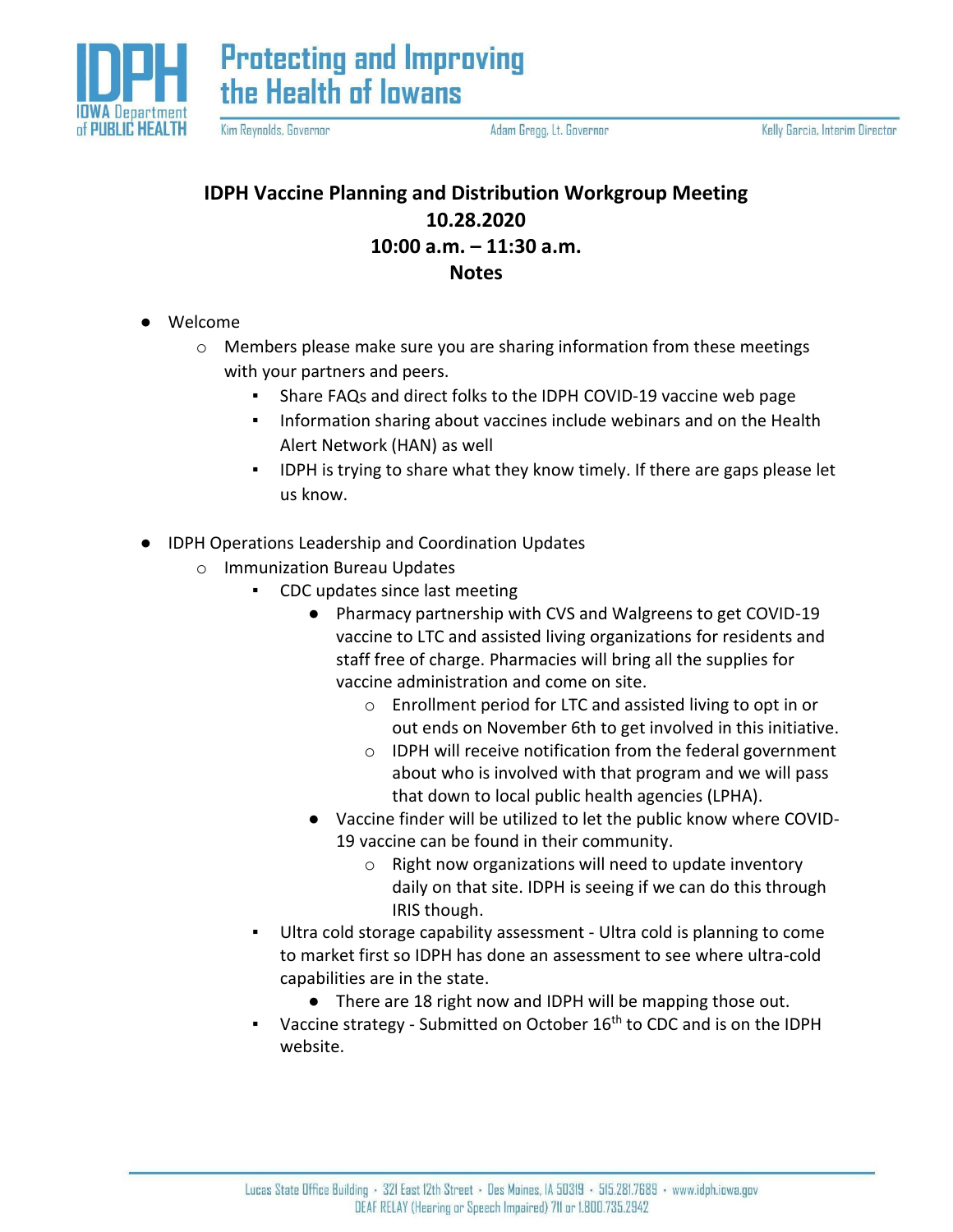- Feedback from CDC and other federal partners on the strategy has been received and IDPH staff will be working though those to make any potential changes to the strategy.
- Vaccine Provider Agreements Iowa is ahead compared to other states. The Department has received 873 agreements and has approved 712.
	- IDPH Immunization staff verify storage and handling capabilities during this process and all provider licenses are checked to make sure they are good standing.
	- IDPH staff are working to ensure all LPHA are enrolled as they will allocate within their counties (90% of LPH are enrolled currently).
- o Resources
	- Working to gather information on critical populations at a state wide and county level.
		- Healthcare personnel we have worked with medical boards to get numbers and those have already been posted on the HAN. Working on school nurse and laboratorian data with this.
		- LTC residents and staff data have been posted to the HAN.
		- Underlying medical conditions IDPH has been working with Medicaid staff at Department of Human Services (DHS) for Medicaid and Medicare data.
		- Age 65 years and older, those living in rural communities, un- and under-insured, disabled populations, and racial and ethnic data are being worked on as well as populations who are incarcerated in correctional facilities and homeless.
		- IDPH will be mapping all of these by county
	- Vaccine resources/supplies Expectation is still that vaccine administration supplies and limited PPE will be provided, but we have worked with HSEMD and state purchasing to secure additional PPE, syringes, needles, band aids.
		- We will have a process in place for local partners to request those items from emergency managers in the event there are local shortages.
- o Communications
	- Website updates Key place for all people to get information on state vaccine planning efforts.
	- HAN LPHA is able to access information here and should be sharing that information with partners they are working with at a local level.
	- CDC Website IDPH gets information from here as well and directs folks there including for translated materials about vaccine.
	- Weekly webinars with LTC and LPH IDPH uses questions from these venues to update the FAQs every week.
		- The FAQs are posted on website so please take a look. If questions are not answered there give us a call.
- o Technology and Data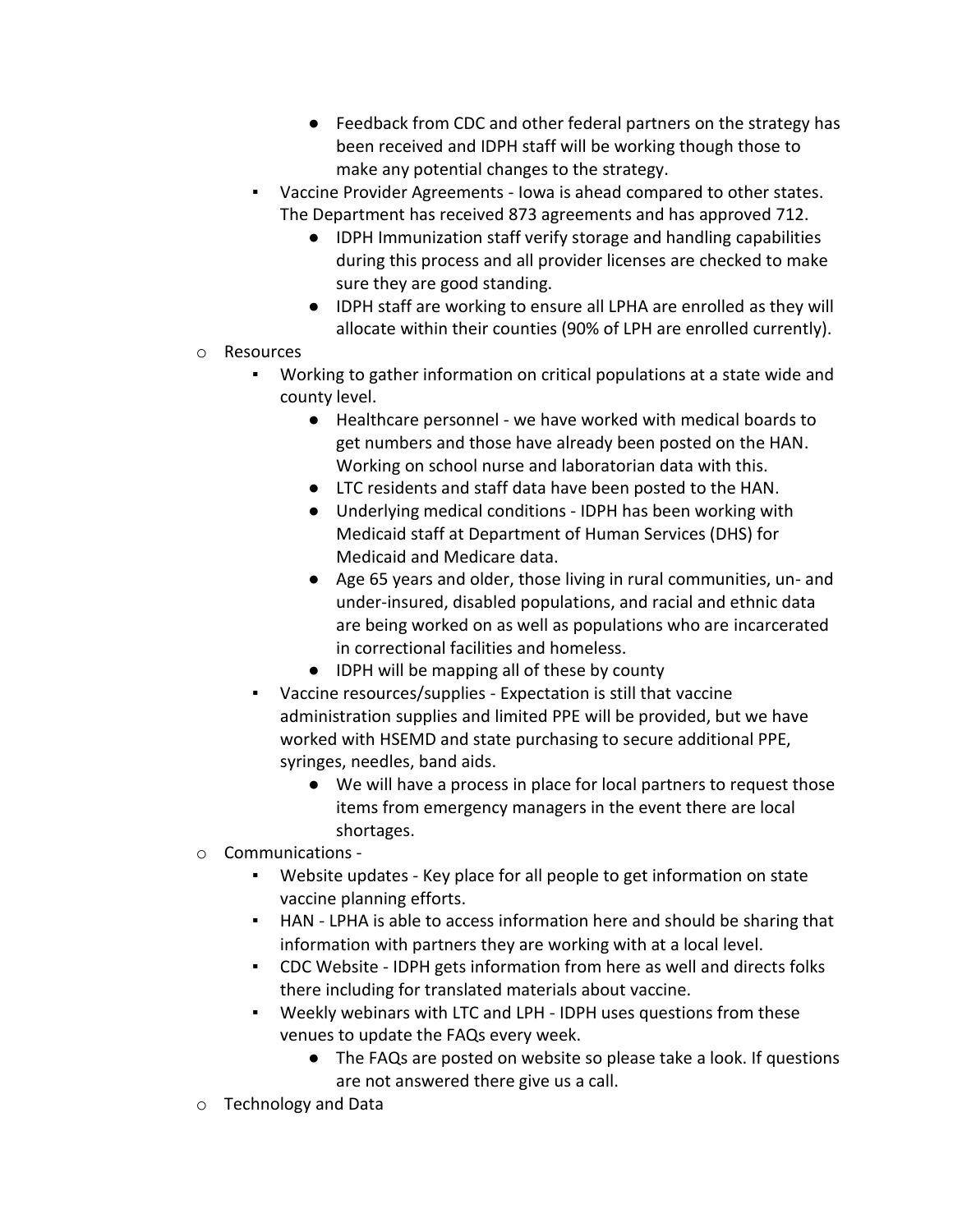- IRIS reporting-vaccine reporting
	- Allocation and distribution will be done in IRIS. Instruction sheets are on the vaccine website.
	- CDC is requiring vaccine information should be logged into IRIS by the provider within 24 hours of administration. Manual data entry, mass data entry, and electronic data exchange are all available with IRIS.
- CDC has other tools available but IRIS will be the main application for Iowa providers.
- $\circ$  Funding At this time, there is no indication additional funding will be available.
	- There are possible uses of response funding for planning strategies. Fiscal agents in service areas have that information.
	- IDPH is still waiting on information from CDC on vaccine admin costs and reimbursement.
- Partner Feedback
	- o U of I team shared some experiences with storage and handling, reconstitution, throughput times, and administration from the Pfizer clinical trials. IDPH will continue to work with the U of I as they learn more.
	- o Staffing capacity concerns LPH stressed for capacity and time to do adequate vaccine planning.
		- Conversations with CADE team will take place this week internally to discuss the challenges.
		- If time at the end of this meeting, IDPH will ask for LPH to share their experiences with planning efforts.
- Partner Questions
	- $\circ$  Will the 18 locations that can store ultra-cold storage be used for state planning purposes?
		- It is not for state level storage and distribution. This is information for locals to use in planning. LPH will know they can allocate ultra-cold vaccine to those locations and then those facilities will vaccinate their priority populations.
	- o More information on COVID enrolled providers?
		- 712 healthcare providers enrolled to date. 50-60 come in daily.
		- **IDPH is working on mapping this information to make sure we have** providers and vaccine available for priority populations.
	- $\circ$  Is there ability for locals to use other funding such as CARES act funding for vaccine planning?
		- IDPH is having conversations about being able to use CARES funding for vaccine planning.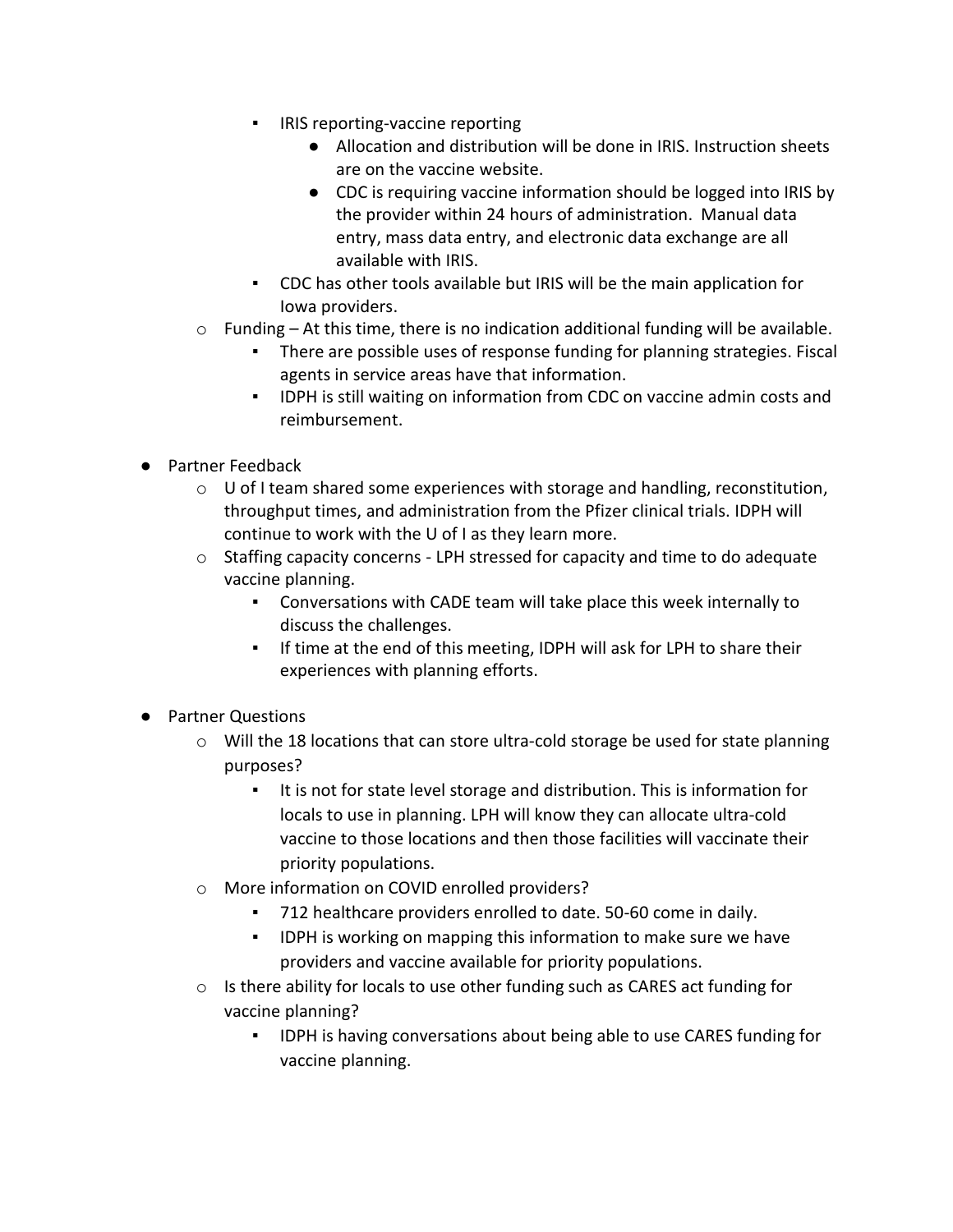- $\circ$  Can you provide more information on denials for COVID provider enrollment in IRIS?
	- Denial rates for providers is low when they do happen it may be because of storage and handling capabilities (e.g. cannot store vaccine in dorm style unit, or they do not have a temperature monitoring device).
		- Need to be able to monitor temperature 24 hours a day.
		- The devices cost \$30-\$40 to purchase. LPH contract has some funds to support purchase, but pharmacies are not able to use those funds. The Department does have some digital data loggers, but offering those as last option for organizations that do not have other options to purchase.
- $\circ$  Is IDPH able to loosen funding restrictions from other grant dollars to use for vaccine planning? Ken will look into this a little bit more. Staff time maybe, but not likely on supply purchases.
	- Announcement was made that FEMA will not fund (reimburse) for mass vaccination clinics after Sept 15 (FEMA level response ended on that date). Rebecca will follow up with HSEMD.
- $\circ$  How should primary care providers handle a situation where their patient is vaccinated through Walgreens or CVS through the partnership agreement?
	- Walgreens and CVS will have to report vaccine administration in IRIS. If healthcare provider has electronic records they should be able to see the vaccine administration in IRIS records.
- $\circ$  Two dose series There is no expectation from CDC to hold back second doses for individual. It is expected that we will have sufficient inventory to match the second doses in the series.
	- Reminder recall in IRIS, auto dialer will be very important here.
- $\circ$  Can enrolling organizations that are very large and have many healthcare providers that will be prescribing vaccine do a data dump instead of entering all the data into Redcap?
	- Please contact the healthcare provider call center 800 number and staff will work with those organizations on submitting a spreadsheet.
- o Are there digital data loggers that handle ultra-cold ?
	- There are, but CDC has not provided specifications. Healthcare providers do not need to purchase as of right now.
	- Note If organizations are going to maintain ultra-cold in the shipping container that package does not include a temp monitoring device once it has been delivered.
- o What are the dimensions of the containers for shipment?
	- Vaccine will come in trays similar in size as "personal pan pizza box" (approximately a 9X9X2 inch). This tray can be taken out of ultra-frozen Styrofoam shipping container and put into storage or can be maintained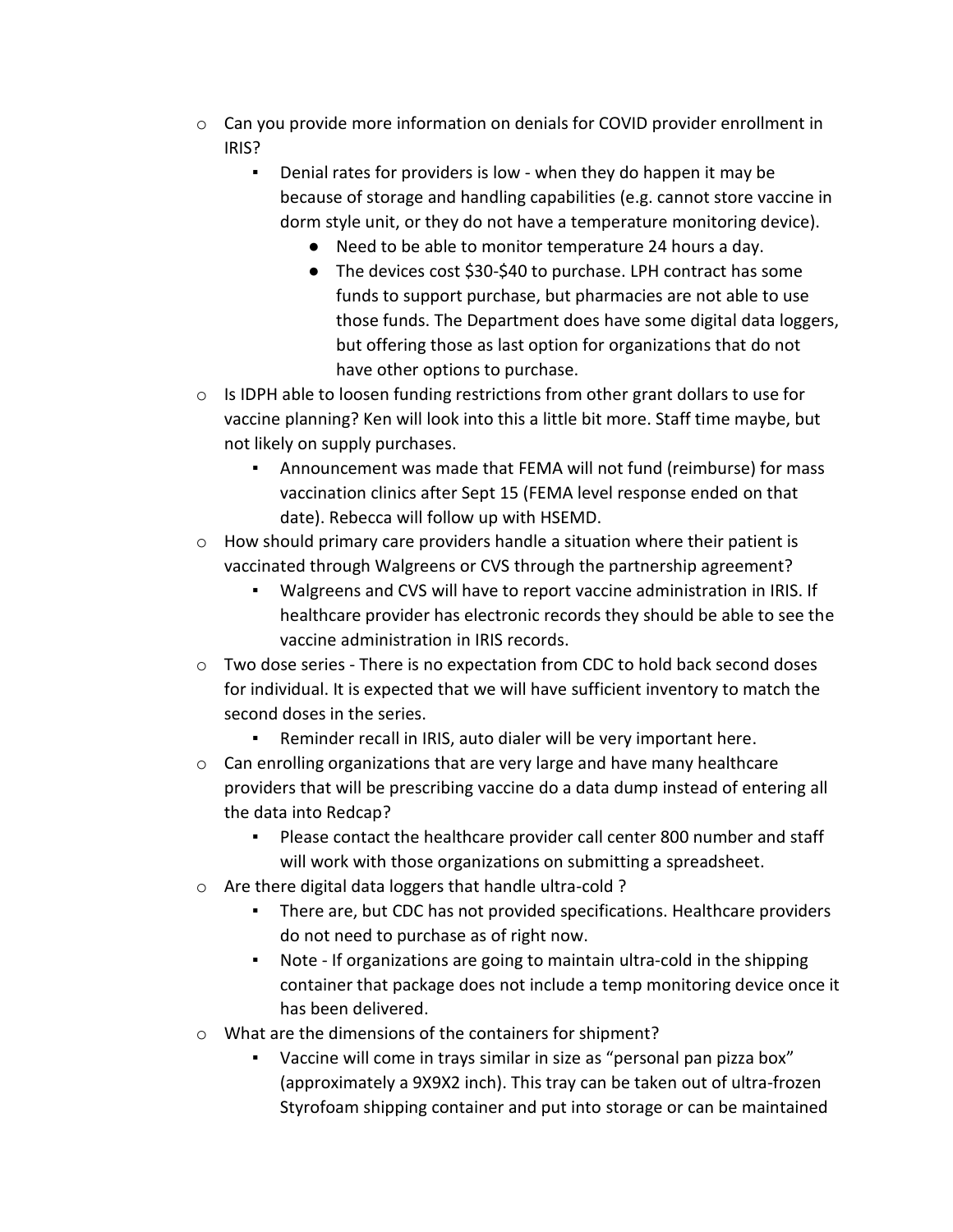in that box with 23 KG of dry ice to replenish. Shipping container is roughly 70 lb.

- o Estimated vaccine roll out date?
	- **•** Vaccine might come November  $15<sup>th</sup>$ , but have also heard end of November to beginning of December.
	- IDPH does know once EUAs are approved the vaccine will ship quickly.
- o Will EUA have to be signed like yellow fever? IDPH is working on an EUA fact sheet, but do not have all the details yet. EUA will be covered under vaccine standing order, but no more information is available at this time.
- o Any information from the trials that can be shared that might help with vaccine hesitancy?
	- U of I responded Providers should be upfront in their communication with patients that there is a reaction from the vaccine especially for younger folks. Communication should be up front that this reaction means the vaccine is working and should not dissuade people from getting the initial or second dose.
		- Provide the public with real people's experiences from the trials and be confident and frank about it.
	- FDA has been reviewing the clinical trials now to help develop safety messaging and is not waiting until the end of clinical trials like would normally be done.
- Local planning effort concerns
	- $\circ$  Johnson County Main concerns are with vaccine hesitancy and safety with the vaccine being produced and timely communication to the locals for planning efforts.
		- Partnering with a local group in the area working on vaccine education.
		- ESF 8 partners mostly have been working on planning right now. Appreciate the information coming out, but still not enough to make pivotal decisions.
	- $\circ$  Linn County working with local community partners and hospitals on vaccine planning.
		- The planning group has been using the CDC planning book for phase 1a, but healthcare providers is such a broad term. What does that mean to prioritize that population if you only get 1,000 doses?
		- LPHA is working with LTC facilities to sign provider agreement and CDC agreement to opt in on the pharmacy partnership.
		- Working with local colleges on planning so the schools can all be vaccine providers for their staff and student population when available.
		- Main goal is to get as many enrolled providers as possible throughout the community. County is trying to stay away from mass vaccination clinics put on by LPHA.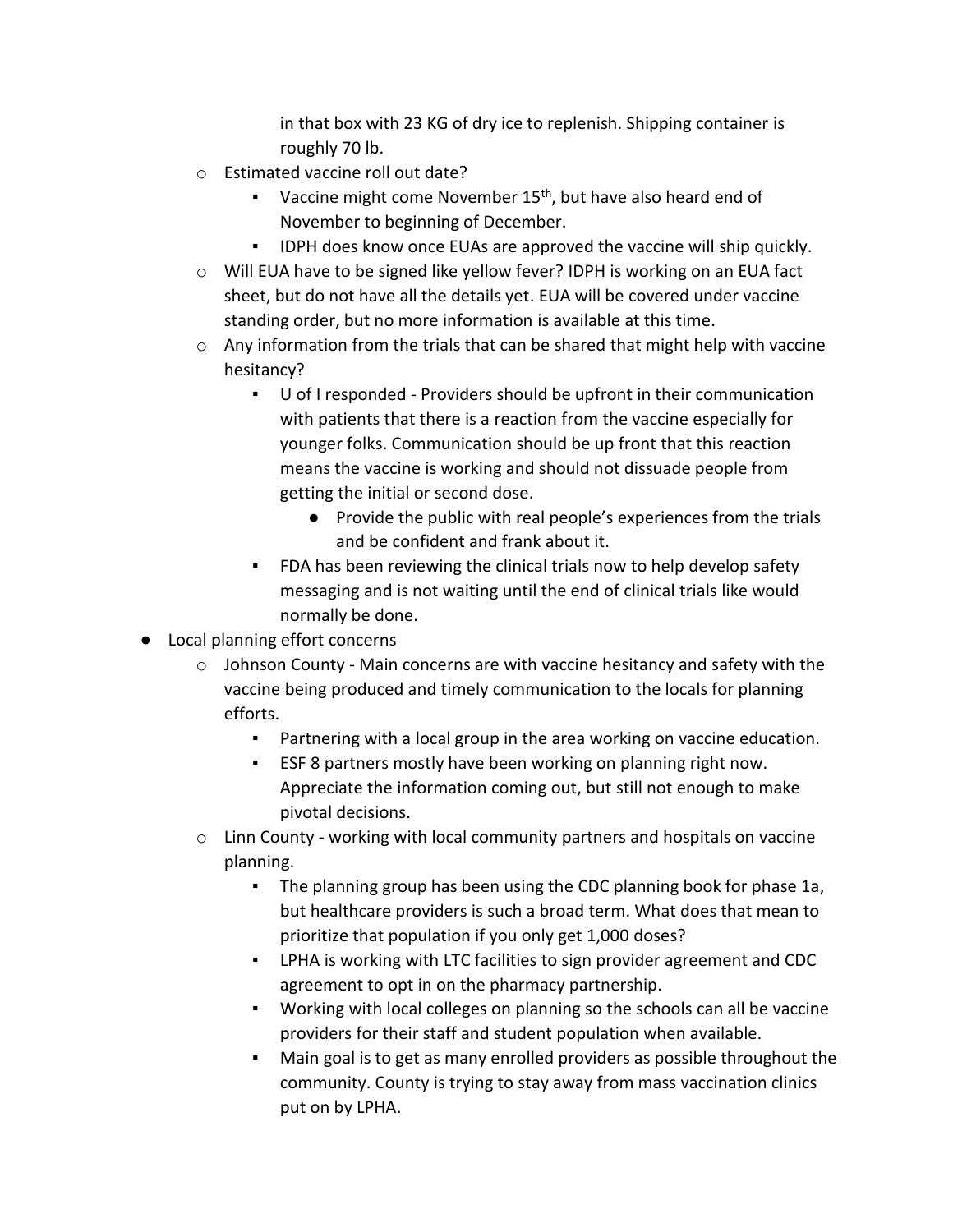- Want LPHA to be available to assist with vaccine administration (e.g homeless shelters, non-English speaking, medical needs) because those organizations will know their populations and will need assistance with vaccinating.
- Vaccine hesitancy is a big concern. Need to be able to calm fears once the vaccine comes out. Talking points put out by the Department for providers will be helpful (e.g. what was done with HPV).
- $\circ$  Shelby County The LPHA is still conducting all disease investigation, contact tracing, and monitoring of those that have COVID-19.
	- For vaccine planning they have used the HAN information to look at essential healthcare groups. Current plan is to have pharmacies with agreements assigned certain Pods (populations LPHA has designated) that they will vaccinate.
	- LPHA will find the staff and recourses to complete any vaccine administration (the LPHA is part of Mercy hospital there so they will collaborate with them for resource support).
	- LPHA does flu clinics and has practiced COVID clinics already and feel they are prepared.
	- Used CARES money to add one nurse and Mercy provided funding for two additional contact tracers to free up nurse time.
- o Marion County LPHA is working to balance routine work and pandemic work and planning. Marion County has hired additional staff for contact tracing.
	- Key staff are leaving in Marion and they are working to replace staff.
	- Working with LTC from the beginning to keep them up to date and informed. Hospital partners have communicated with them to see if they are ready for vaccine.
	- Kim is hearing from service area partners that they are getting very tired because even though they aren't doing contact tracing the public is still reaching out to LPHA with contact tracing questions.
- Professional orgs The Pharmacy Association is hearing two big things:
	- $\circ$  The need for more details of how this is going to work on the front lines ordering, allocating, etc. Specific question on what to do if people move between doses.
		- IRIS reporting and reminder recall will be critical for the second dose in this process.
		- LPH can do a county wide reminder recall (they can see everyone who has had one dose in their county through IRIS).
		- Ancillary kit will include a card the patient can take with them after their initial dose. The card has all the vaccine information from the first dose on it, which will be helpful if they were to go to a different provider for the second dose.